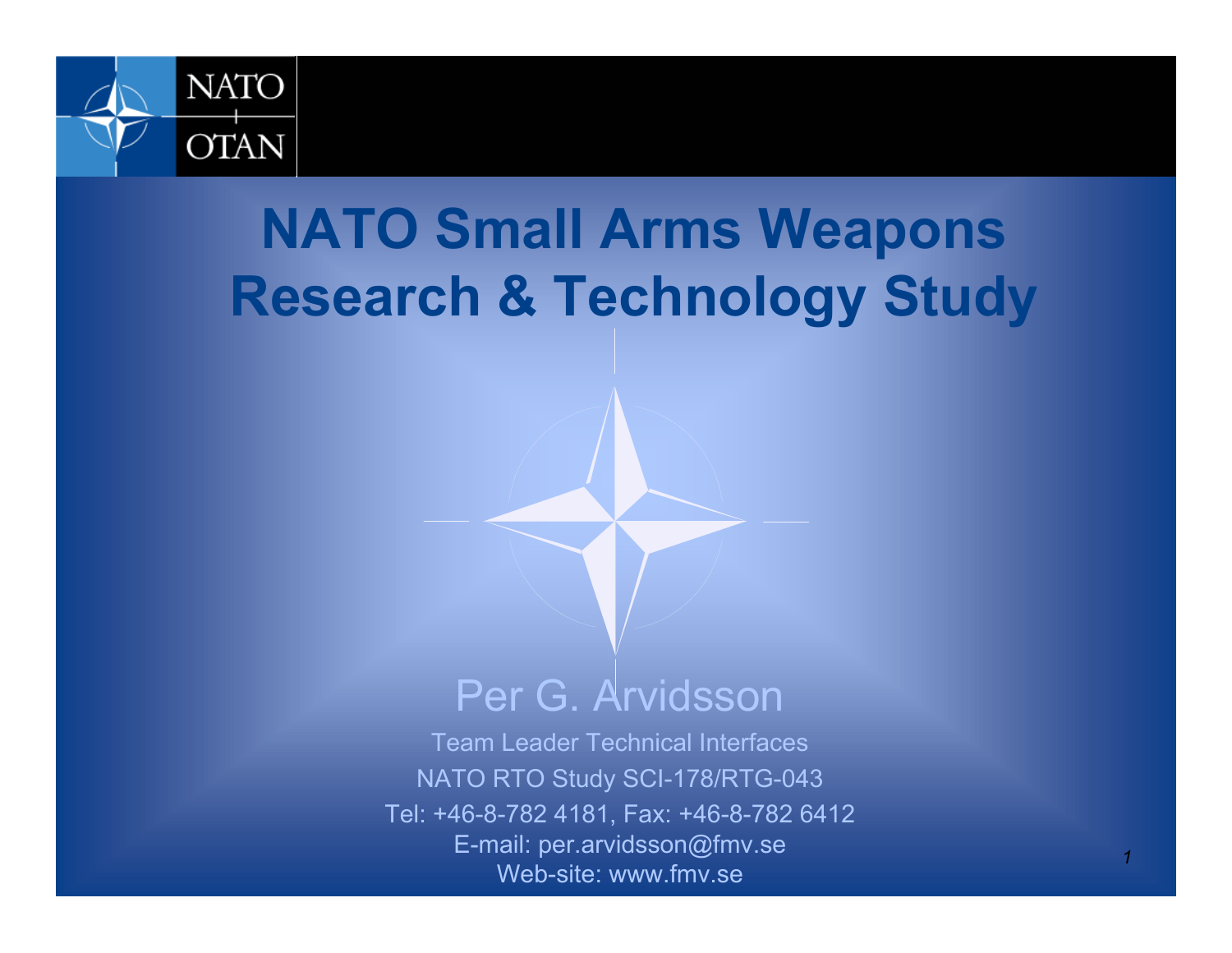



- . **The goal of this study is to optimize future infantry weapons.**
- **Today's weapons are not optimized as platforms for future sensors.**
- **Future rails should not only be a fastening point for sensors, but should also be able to supply them with power from a centralized battery, and provide data communication.**
- **The NATO RTO (Research and Technology Organization) will perform a study during 2006-2008 called: "Integration and interoperability issues for dismounted soldier weapon systems".**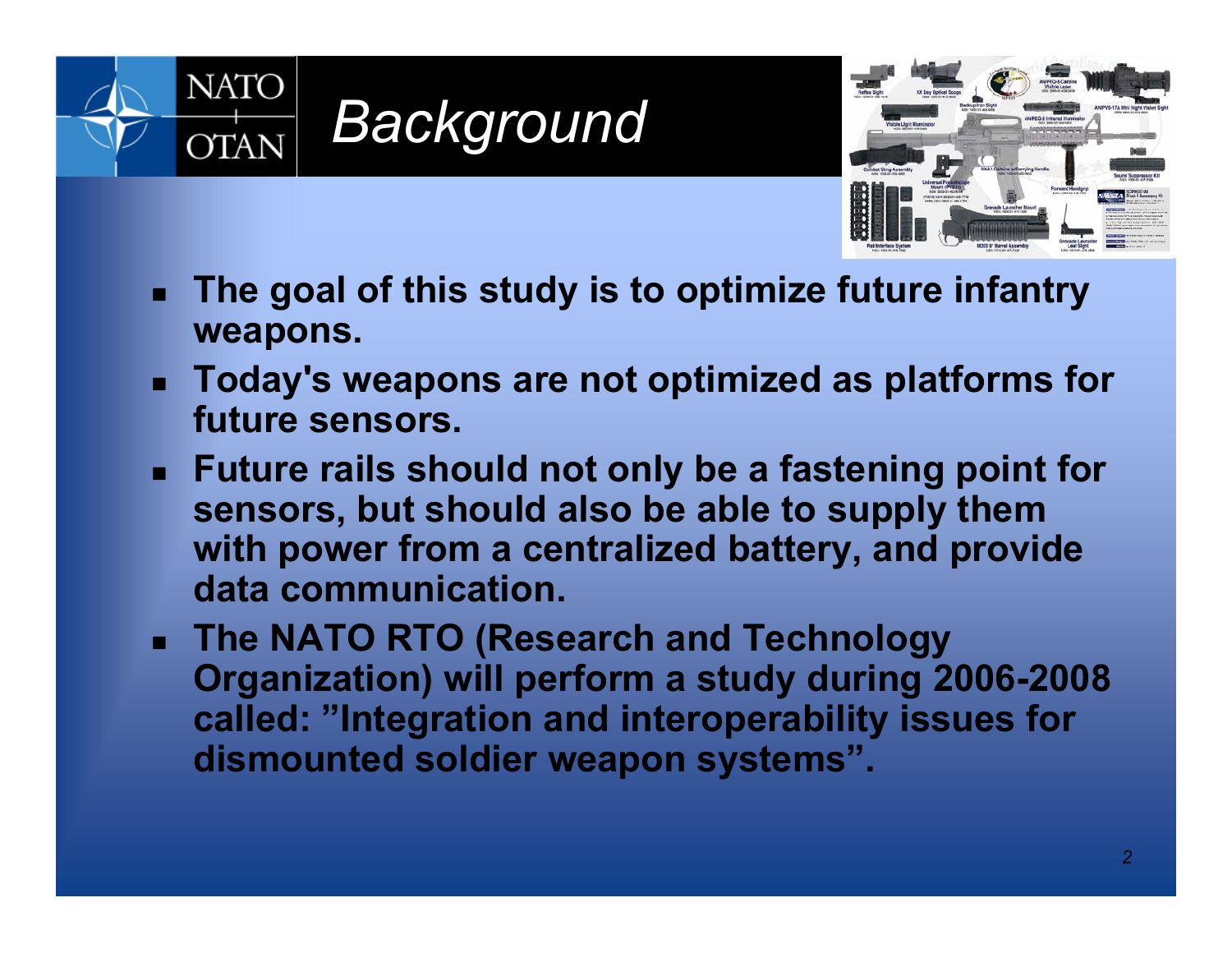

- **Three areas will be studied:**
	- **Technical interfaces.**
	- **Human factors analysis.**
	- **Power supply.**
- **A pre-study was done in 2005.**
- **The study will be done 2006-2008, and is named SCI-178/RTG-043.**
- **The RTO will publish a technical report in December 2008, which will most probably recommend standardization in several areas (technical interfaces, power supply, data communication etc.) with the goal to optimize future infantry weapons.**

**SCI = Systems Concepts and Integration**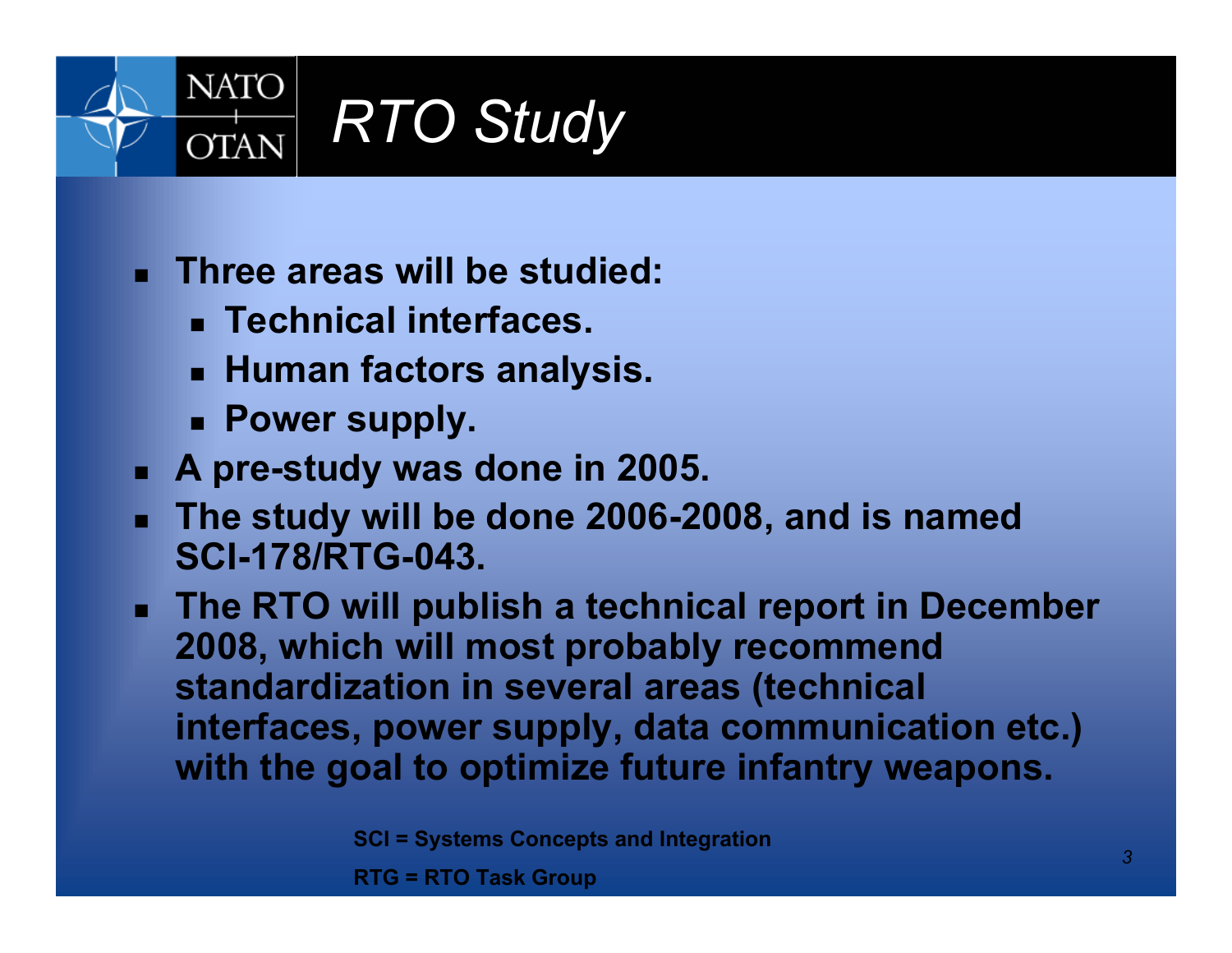#### **NATO** *Participating Nations* **OTAN**

- **11 participating Nations: Canada, Germany, Spain, Great Britain, Italy, Netherlands, Norway, Romania, Slovakia, Sweden and USA.**
- **The study is chaired by USA.**
	- **Technical interfaces is chaired by SWE.**
	- **Human factors analysis is chaired by CAN.**
	- **Power supply is chaired by GBR.**
- $\mathbf{r}$  **The RTO want the Nations to participate with users, engineers, scientists, and after careful consideration also with selected industries.**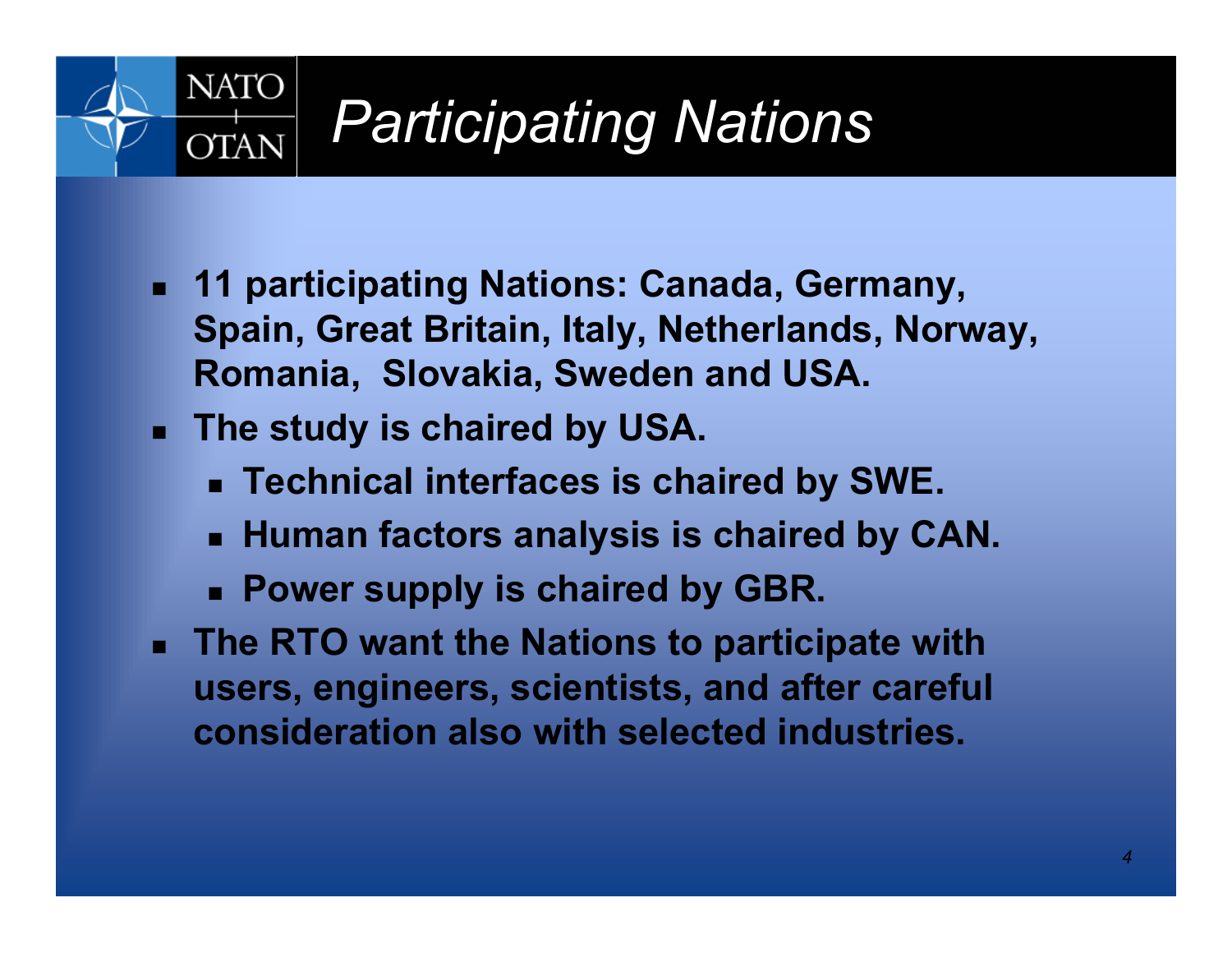#### *Requirement for future*  **NATO OTAN** *Technical Interfaces*

- **Zero retention, repeatability and straightness**
- **Power supply**
- **Data transfer**
- . **Physical characteristics**
- **Environmental resistance**
- **Sensors (incl . Fire Control Systems)**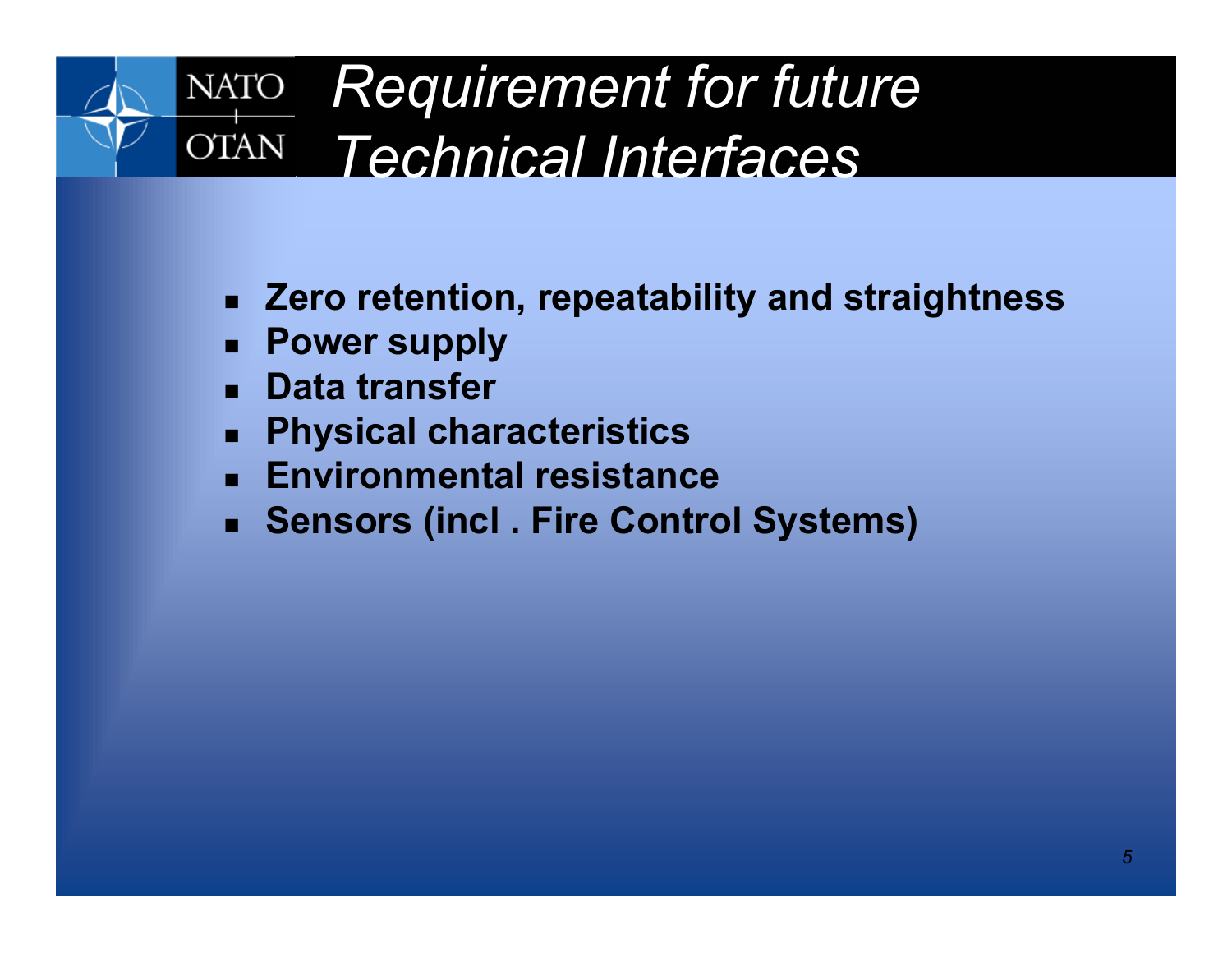

### *Technical Interface Issues*

- $\blacksquare$  **Protocol for testing zero retention, repeatability and straightness.**
- ▉ **Power supply**
	- **Galvanic contact**
	- **Induction**
- ▉ **Data transfer**
	- **Wired**
	- **Radio**
- $\blacksquare$  **Physical characteristics**
	- **Survey of existing interfaces**
	- E **Length adjustment requirement**
	- L **Mechanical strength requirement**
	- **Recoil limits**
	- **Attachment mechanisms**
- $\mathbf{r}$ **Environmental resistance acc. to MIL-STD 810F.**
- $\blacksquare$ **Survey of sensors (incl . Fire Control Systems)**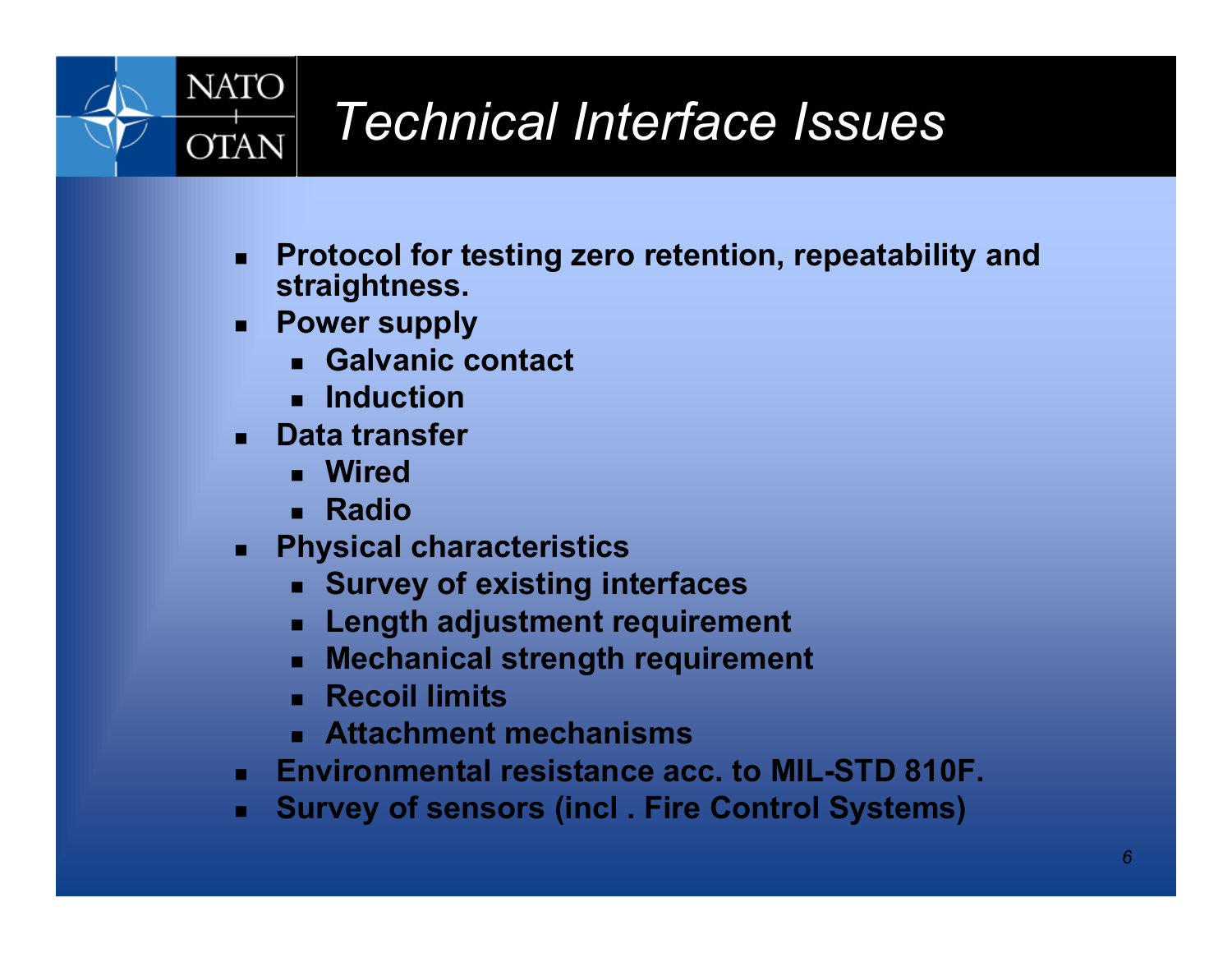

### *Technical Interface Issues*

- **CAN and SWE will task industry to study a powered MIL-STD 1913 rail.**
- **All nations will request proposal from industry on future sensors, if a powered rail and data communication was available.**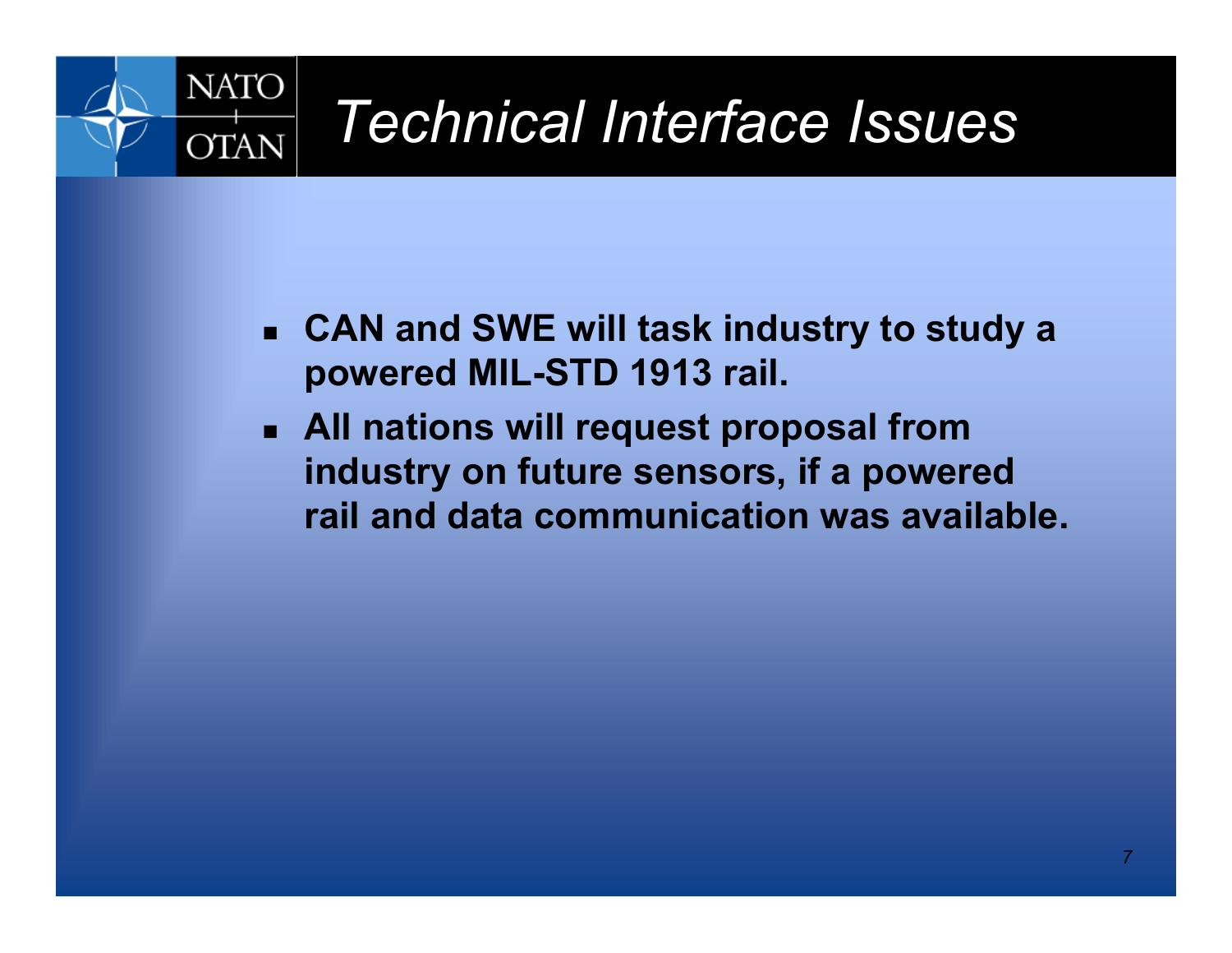#### *Other possible TI's that could be*  **NATO** OTAN<sup>|</sup> *standardized*



- $\blacksquare$ **Magazine**
- $\blacksquare$ **Pressure Switch**
- П **Flash Hider**
- $\mathbf{r}$ **Muzzle Thread**
- $\blacksquare$ **Bayonet Lug**







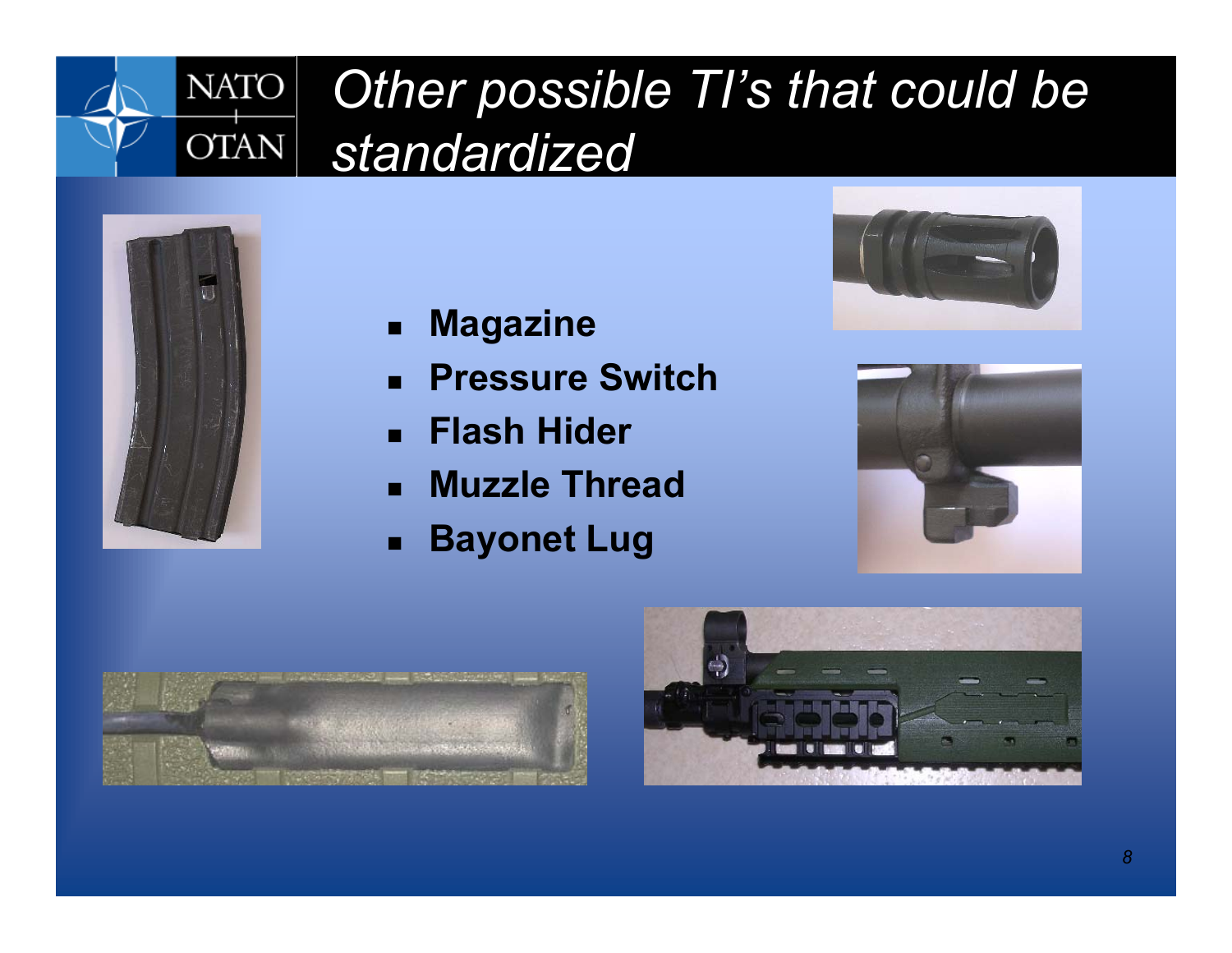

- **Ergonomics of weapons with attached accessories.**
- **Change of center of gravity with attached accessories.**
- **How does modern combat shooting training at short range and limited time effect the user while using his weapon with attached accessories?**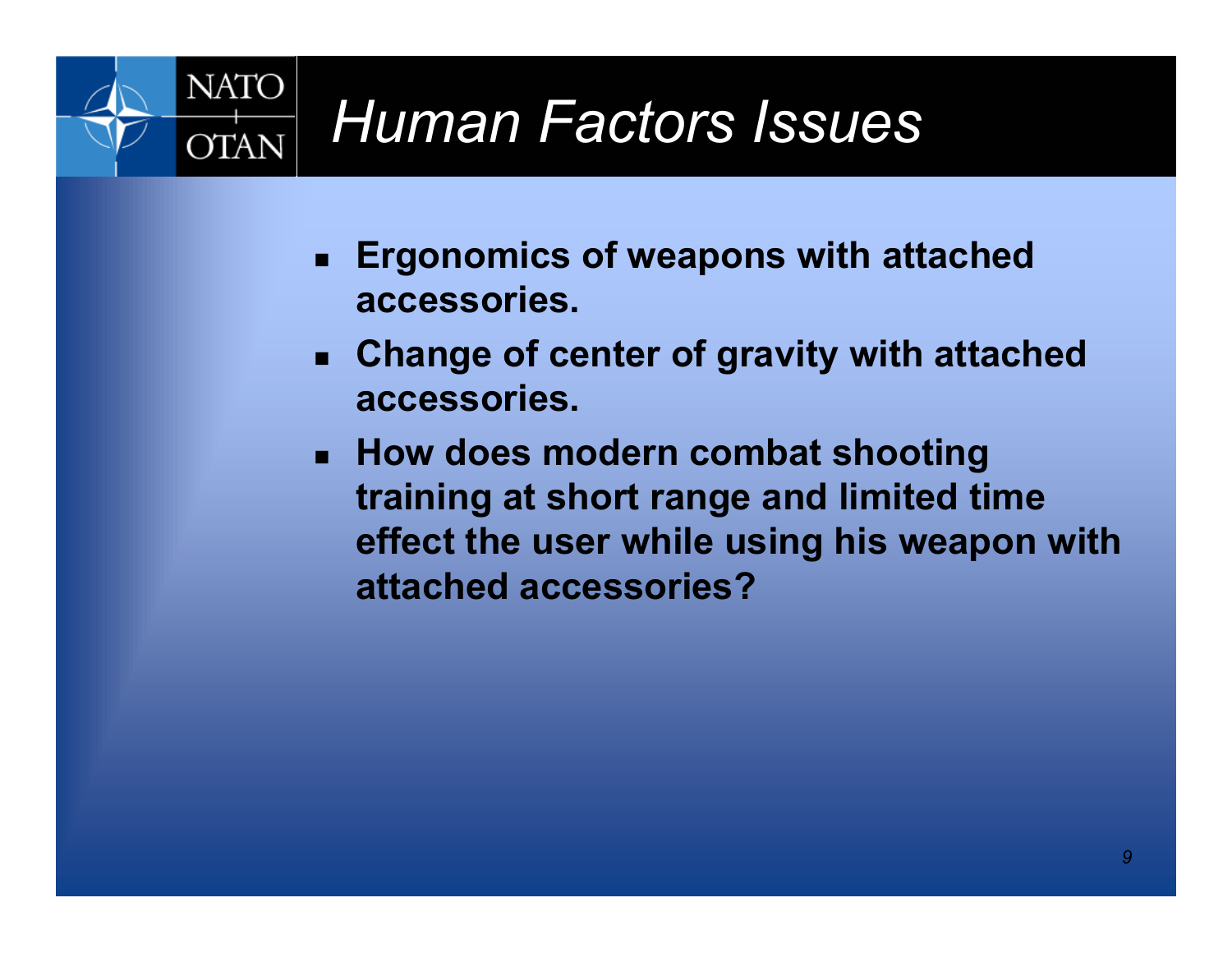

## *Modern accessories*

- **Most contain batteries, of different types.**
- **Batteries account for more than 50% of the mass and volume of the item.**
- **As most are mounted around the handguard, the center of gravity is moved forward.**



 **With a centralized power supply, the battery can be housed in the buttstock, thereby maintaining the center of gravity.**



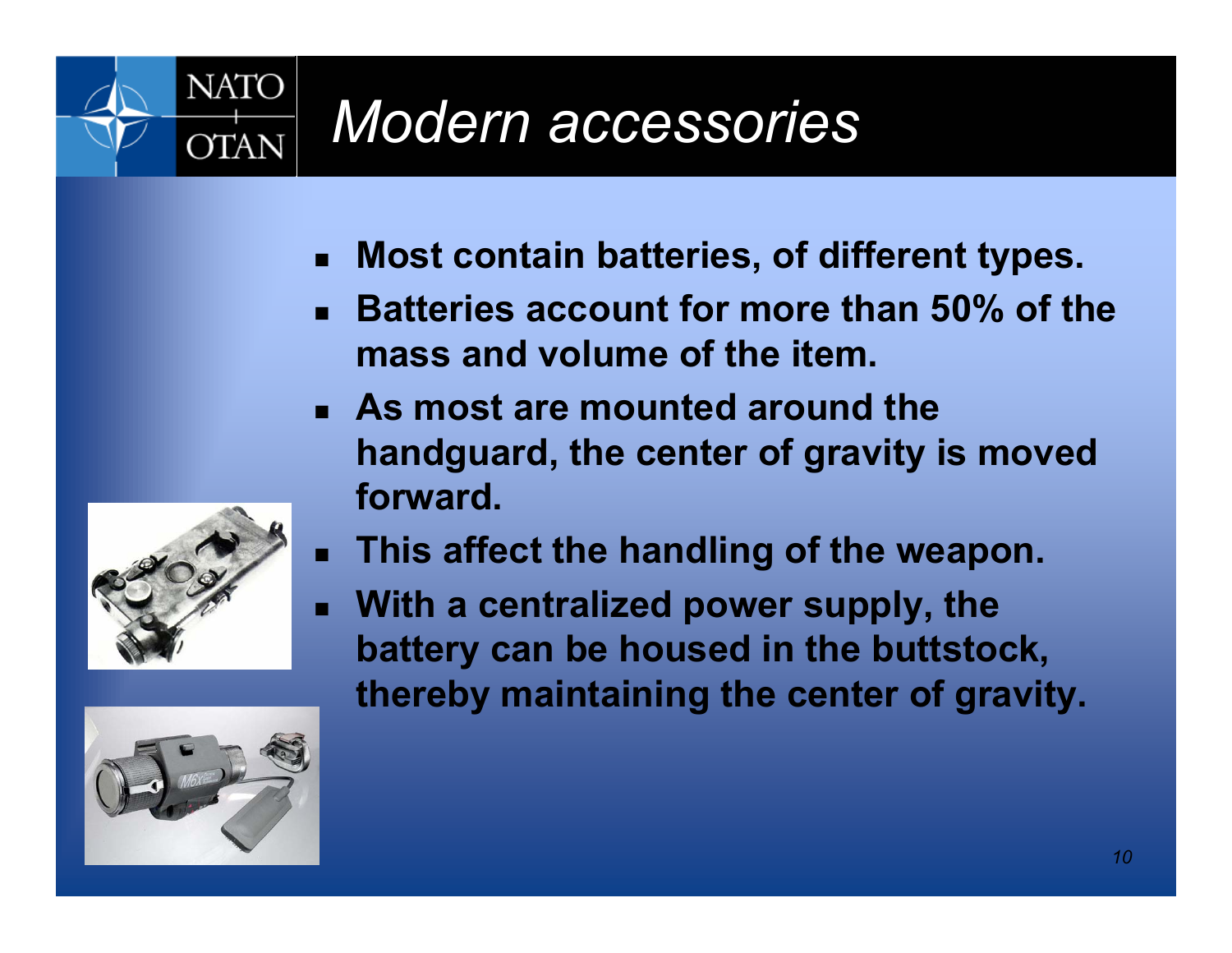

- **Close cooperation with LG/1 "Dismounted Soldier Systems".**
- **Get data on batteries that are used in NATO – devices and the power consumption.**
- **Get "typical" NATO Soldier Day – mission profile. What power is it likely to use?**
- **From this data create a baseline for a generic system.**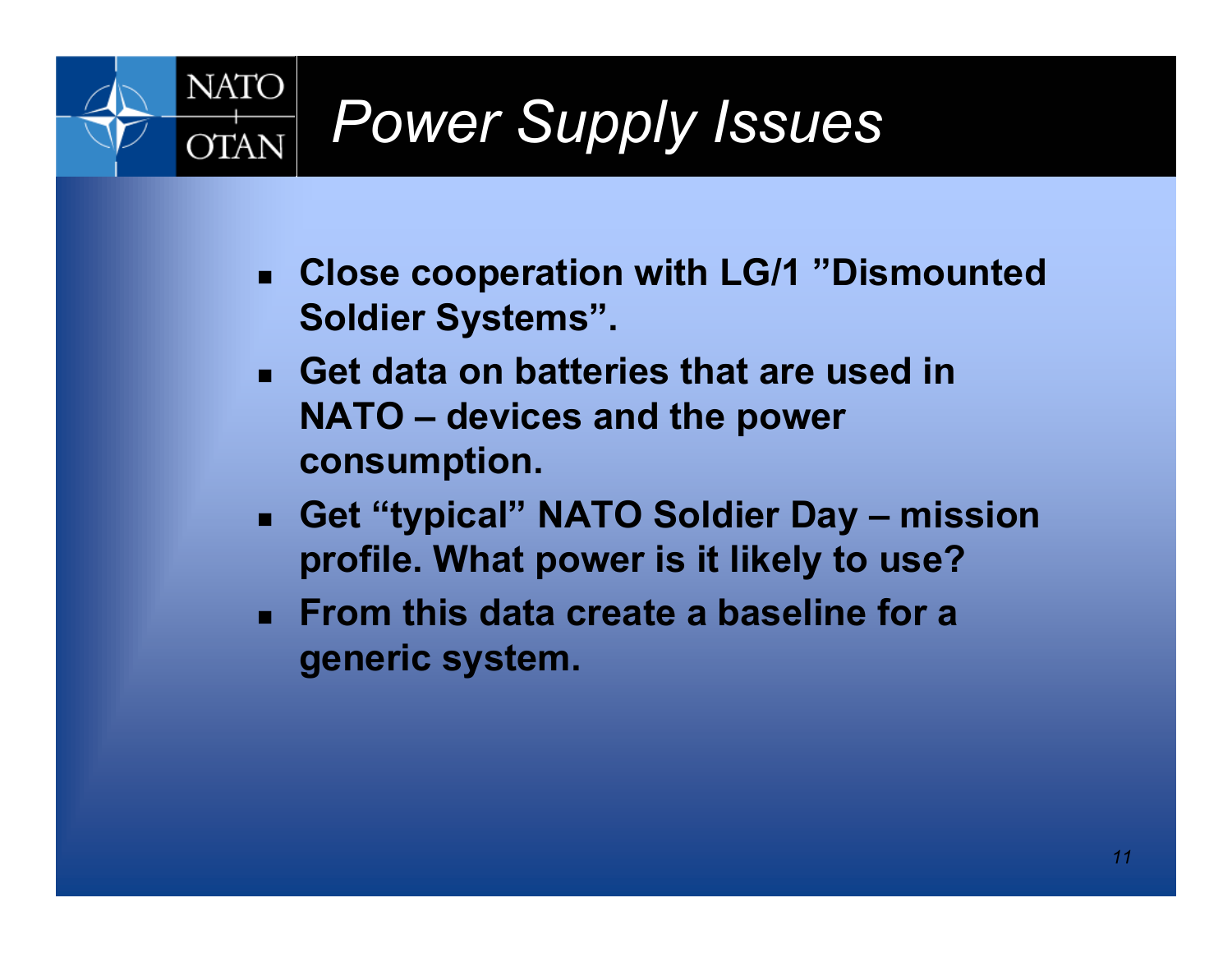



SCI = Systems Concepts and Integration RTG = RTO Task Group